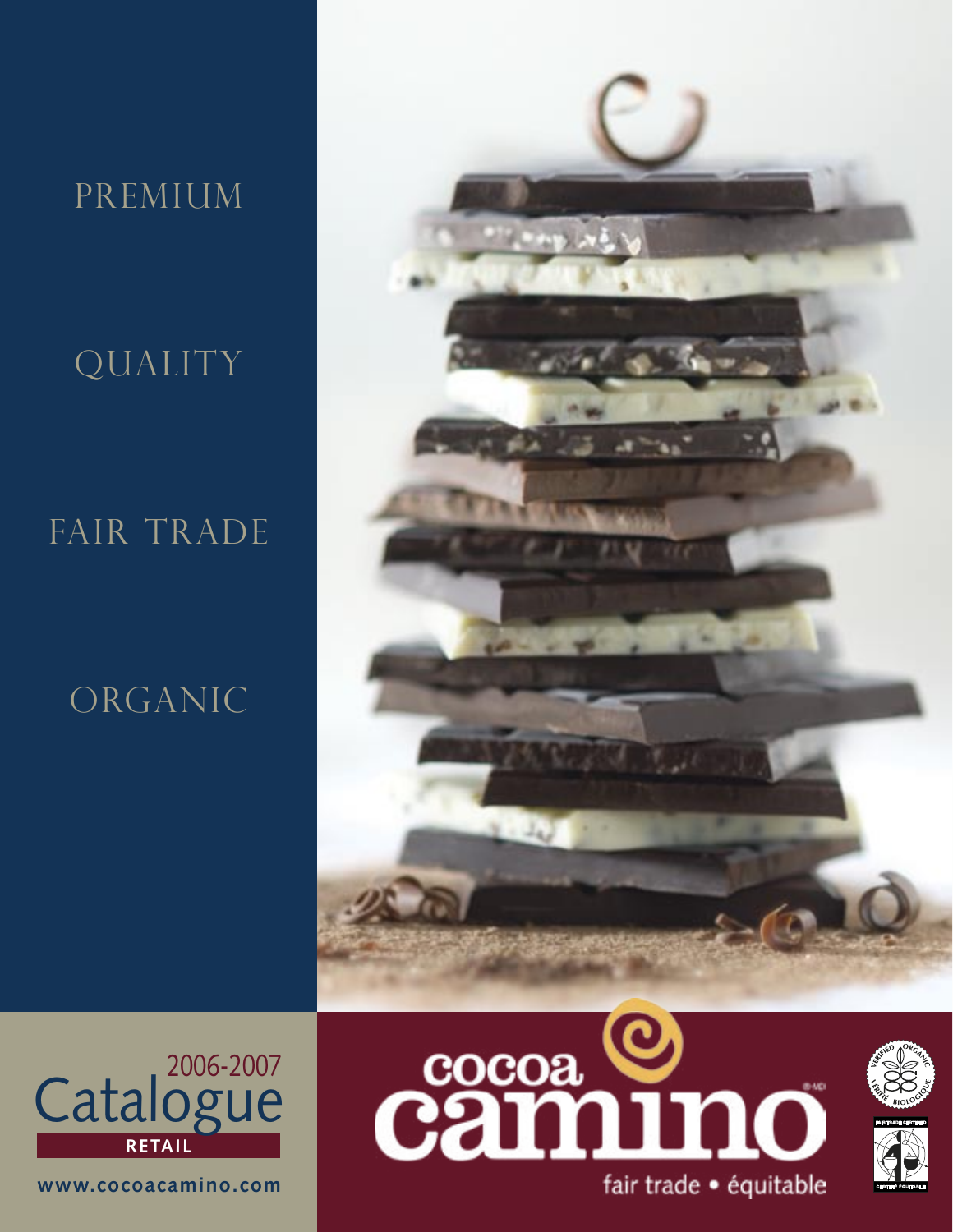

**Thanks to the support from their co-operatives and to the stable income provided by fair trade and organic markets, young farmers such as Lucas Gere Duarte can envision not only staying on their land, but also making a better life for their families."**

Cocoa Camino® is a line of premium, Fair Trade certified and certified organic chocolate, cocoa and sugar products, produced by La Siembra Co-operative. Cocoa Camino® was born of a dream to reconnect consumers with farmers in a sustainable manner by buying the best possible organic ingredients from producers at a fair price and providing consumers with the highest quality organic and Fair Trade products. Here are the results.

#### Fair Trade Organic Chocolate Bars

#### **Espresso**

**What better complement to our decadent chocolate than perfectly-roasted Fair Trade coffee. Chocolate that will wake up your taste buds. Minimum 55% cocoa.**

**FAIR TRADE CERTIFIED. CERTIFIED ORGANIC. CERTIFIED KOSHER.**

#### **White with Nibs**

uno

chinn

**We've invented an ice cream that won't drip all over your shirt! Incredibly creamy white chocolate with delectable cocoa nibs. FAIR TRADE CERTIFIED. CERTIFIED ORGANIC.**

#### **Dark**

**Pure chocolate that melts in your mouth with exquisite smoothness. Minimum 55% cocoa.**

mino

**FAIR TRADE CERTIFIED. CERTIFIED ORGANIC. CERTIFIED KOSHER.**

#### **Almond**

**We've raised the bar on this classic combination. The perfect answer to your 3 o'clock hunger. Minimum 55% cocoa.**

**FAIR TRADE CERTIFIED. CERTIFIED ORGANIC. CERTIFIED KOSHER.**



#### **Orange**

camine

**The brightness of sunripened oranges in perfect harmony with the richness of dark chocolate. The yin and yang of chocolate. Minimum 65% cocoa.**

**FAIR TRADE CERTIFIED. CERTIFIED ORGANIC. CERTIFIED KOSHER.**

#### **Bittersweet**

**Complex and nuanced, for those intent on discovering the true nature of chocolate. Minimum 71% cocoa. FAIR TRADE CERTIFIED. CERTIFIED ORGANIC. CERTIFIED KOSHER.**

## **Mint**

**Combines dark chocolate, cool peppermint and a satisfying crunch. Sublime. Minimum 67% cocoa. FAIR TRADE CERTIFIED. CERTIFIED ORGANIC. CERTIFIED KOSHER.**

camino

# **Milk**

**For the unconditional fans of milk chocolate, with the emphasis on "chocolate". The real McCoy. Minimum 38% cocoa. FAIR TRADE CERTIFIED. CERTIFIED ORGANIC.**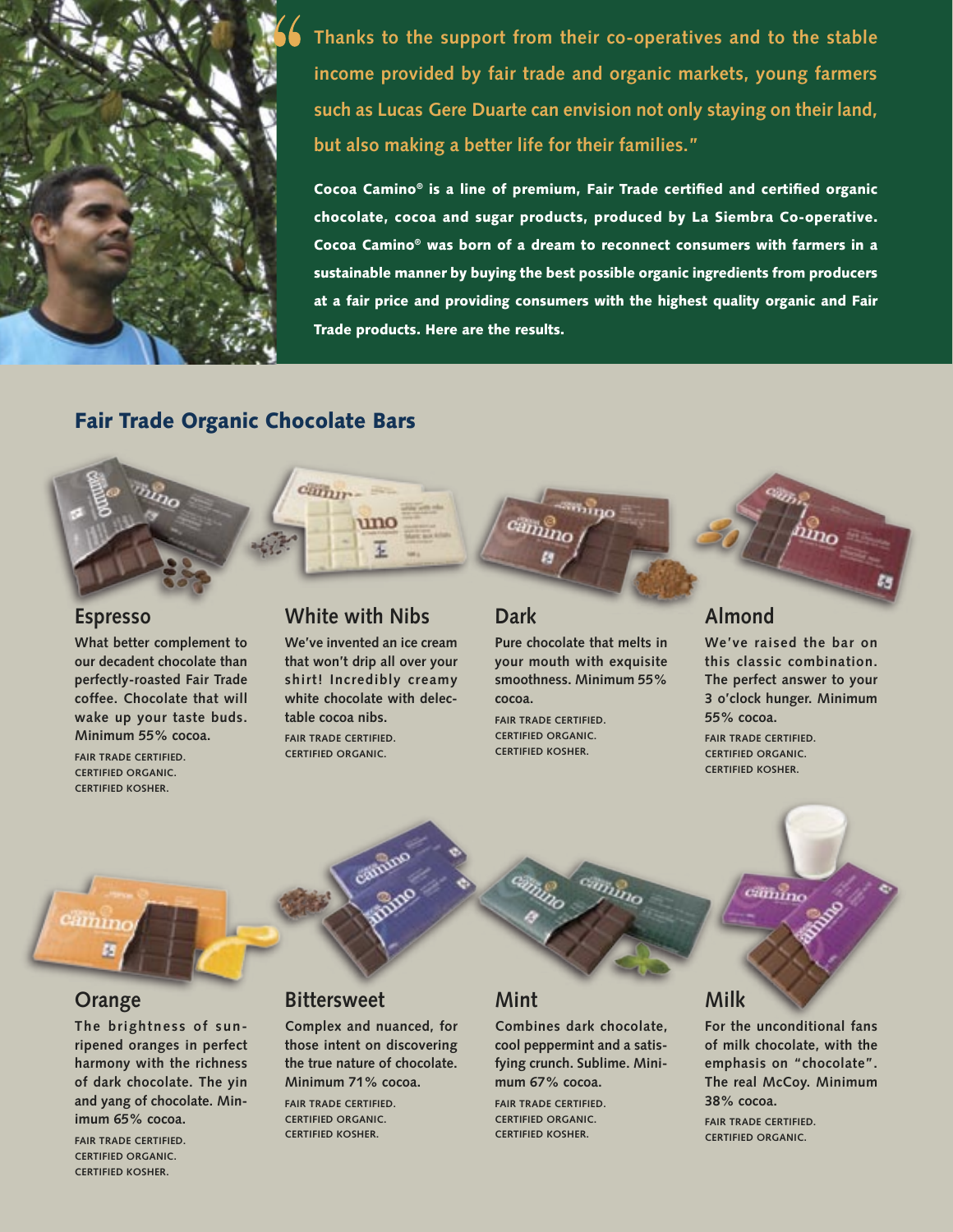

## **Dark Minis**

**Little bites of pure chocolate pleasure. Minimum 55% cocoa.**

**FAIR TRADE CERTIFIED. CERTIFIED ORGANIC. CERTIFIED KOSHER.**



Fair Trade Organic Hot Chocolate

## **Milk**

**It's time for a really good hot chocolate. The classic taste of your childhood memories.**

**FAIR TRADE CERTIFIED. CERTIFIED ORGANIC. CERTIFIED KOSHER.**



## **Dark**

**The chocolate lover's hot chocolate. Guaranteed to satisfy your most intense chocolate needs.**

**FAIR TRADE CERTIFIED. CERTIFIED ORGANIC. CERTIFIED KOSHER.**

# Camino Cuisine™ Baking Line



## **Golden Cane Sugar**

**A first-quality first-crystallization sugar. To turn your coffee, tea and baked goods into sweet flavour sensations. FAIR TRADE CERTIFIED. CERTIFIED ORGANIC. CERTIFIED KOSHER.**



**Cocoa Powder**

**Dutch-processed to provide you with a pure, rich cocoa ideal for all your favourite recipes.**

**FAIR TRADE CERTIFIED. CERTIFIED ORGANIC. CERTIFIED KOSHER.**



**Semi-Sweet Chocolate Chips**

**Made from rich cocoa and golden cane sugar, with no additives or emulsifiers. The result is pure chocolatey goodness for you and your family. Minimum 50% cocoa.**

**FAIR TRADE CERTIFIED. CERTIFIED ORGANIC. CERTIFIED KOSHER.**

**Yadira Hidalgo is talking with other members of her community about the urgent need to rebuild the old school, damaged by Hurricane Jeanne in 2004. Such projects are feasible thanks in part to the fair trade premiums they receive."**